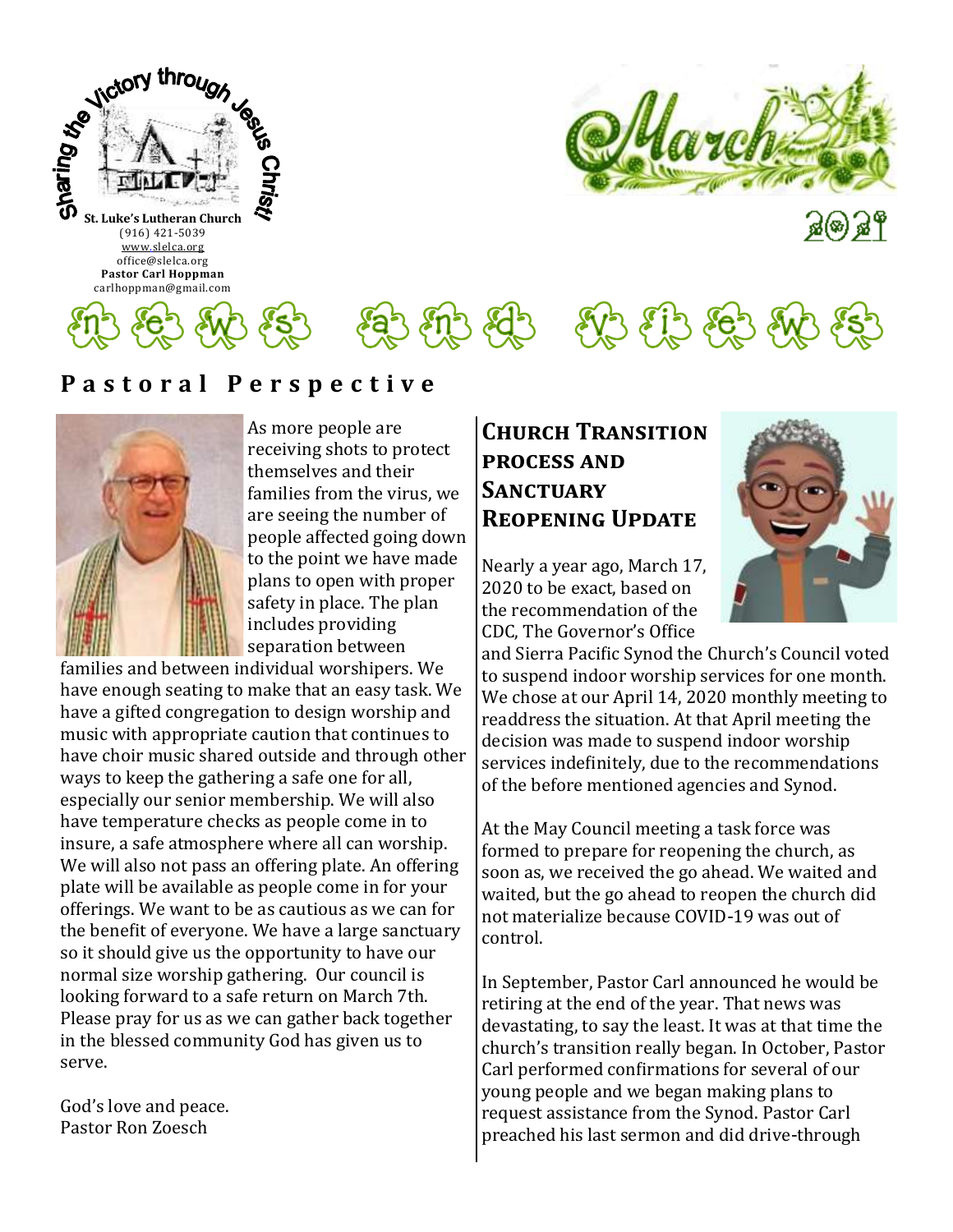prayer on December 27, 2020. Pastor Ron Zoesch agreed to provide us with ministerial support until we were able to contract an Interim Pastor. Our drive-through prayer and video worship services have continued.

Council met with Bishop Mark Holmerud and Pastor Bill Wong, from the Synod, in November to discuss what was next on our transition journey.

In 2020 we were unable to meet in-person for our Annual Congregation Meeting and Potluck. Council voted to handle the meeting via mail. It went well. Voting members of the Congregation were sent an explanation letter and a ballot. The proposed budget was approved, the Constitution/By-Laws received ratification and two new council members were elected.

On January 7, 2021 Pastor Wong provided us with the name of an Interim Pastor candidate, Pastor William Wessner (Pastor Bill). Council interviewed Pastor Bill on January 13, 2021. The interview went well. The Interim Pastor will provide for all our ministerial needs and assist us with the call process. Please continue to be in prayer for our church, and that this process continues to go smoothly.

Thank you for your continued support. I am so looking forward to seeing most, if not all of you soon. Please continue to be safe, washing your hands, wearing your mask and social distancing,

Peace, Grace, and Love, Your Sister in Christ,

Carolyn Andrews Council President

NOTE: If you would like more information on this transition process, here is the Synod link… [https://spselca.org/assts/uploads/2019/07/SPS-](https://spselca.org/assts/uploads/2019/07/SPS-Transitions-Manual_v3a.pdf)[Transitions-Manual\\_v3a.pdf](https://spselca.org/assts/uploads/2019/07/SPS-Transitions-Manual_v3a.pdf)



PLEASE JOIN COUNCIL IN WELCOMING our INTERIM PASTOR, effective March 1, 2021: **PASTOR WILLIAM (BILL) WESSNER**



Pastor Bill and his wife Susan

Some of you may be asking, what is an Interim Pastor and what does he or she do? Well, Pastor Bill will be here for us. Guiding us through this transition and making sure our ministerial needs are met. Look in this issue for a copy of our contract with Pastor Bill, that addresses what to expect during this interim period. It may answer some of the questions, I am sure some of you may have. Let us give God thanks and praise for allowing us to form this partnership.

Peace, Carolyn Andrews Council President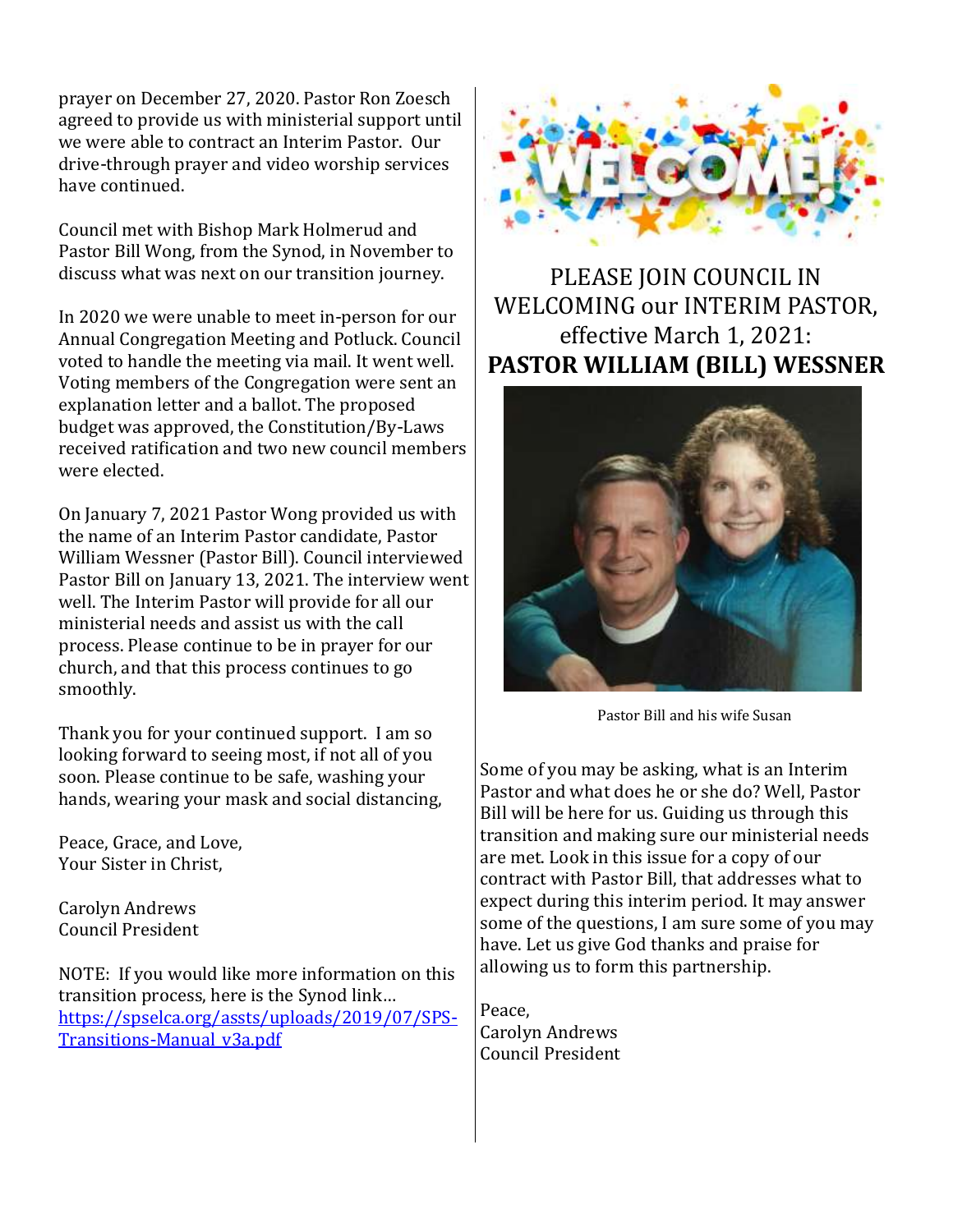

# **Message From Pastor***i* **Bill**  *<sup>i</sup>***Interim**

Grace and peace sisters and brothers, friends, apostles, labors in the vineyard, servants, saints… at St Luke's. Though I am just beginning to meet you I know you as disciples of our Lord Jesus Christ. It shows!

When St Paul wrote to the Romans, he wrote to people he had not met, yet he knew them well in Jesus Christ. As I write this I recognize you as people always being transformed by the saving power of our Lord. You long for and actively seek to be disciples, apostles, especially in a time between Pastors, a time that is can seem disruptive. A time of stepping out of the past and being called into the future. A transitional time we give the grand title: "today."

We are all quite aware of the many transitions happening in our world, our nation and day by day our local communities. In the midst of these times St Luke's we add one more, and I am grateful that your Church Council has invited me into this time with you.

I have met your staff and council and leadership. But we are just beginning to know each other.

Join me in gratitude for the faithful and diligent work of Carolyn Andrews and your Church Council, Finance and Worship Teams for their careful listening with you, their discernment and timely action, as well as our Sierra Pacific Synod staff, especially Pastor Bill Wong, for insight and support, aligning an Interim from the rostered leaders available. My thanks also to you the St Luke's membership for being the Church of Christ in this place and your willingness to step up quickly and boldly in calling me here for this interim.

Many thanks to Rochelle Jaeger for the office work and bringing me up to speed with the rhythm of this congregation from bulletins to worship insights, prayers and concerns, to introductions and more.

I look forward to listening with you and discovering where we have been, how we are connected, and who we are to become as people gathered in Christ at St Luke's in this time of transition. Feel free to contact me at PastorBillSLelca@gmail.com, or at 916-562-3564, a local number for cell calls and text messages.

Returning your invitation to be your Interim Pastor, I invite you to come and practice our discipleship in Christ together. Grateful to be in the journey with you!

Peace *Pastor Bill*

## **St. Luke Lutheran Church of Sacramento Intentional Interim Pastor**  CONTRACT

This is a 2/3-time position\*, beginning March 1, 2021 to December 31, 2021 (the budget cycle date), in accordance with the following promises and on the terms set forth in this Letter of Service (the "Covenant"):

#### **1. Together the Congregation and Intentional Interim Pastor will:**

1.1 Share in the mission given by Christ, which involves the whole people of God.

1.2 Engage in ministry as we celebrate God's presence, experience renewal through the gospel, give witness to Jesus Christ, and provide care, fellowship and support for one another.

1.3 Call forth leadership and equip our people for ministry, in order to meet the challenges and opportunities presented us in the Congregation and the community.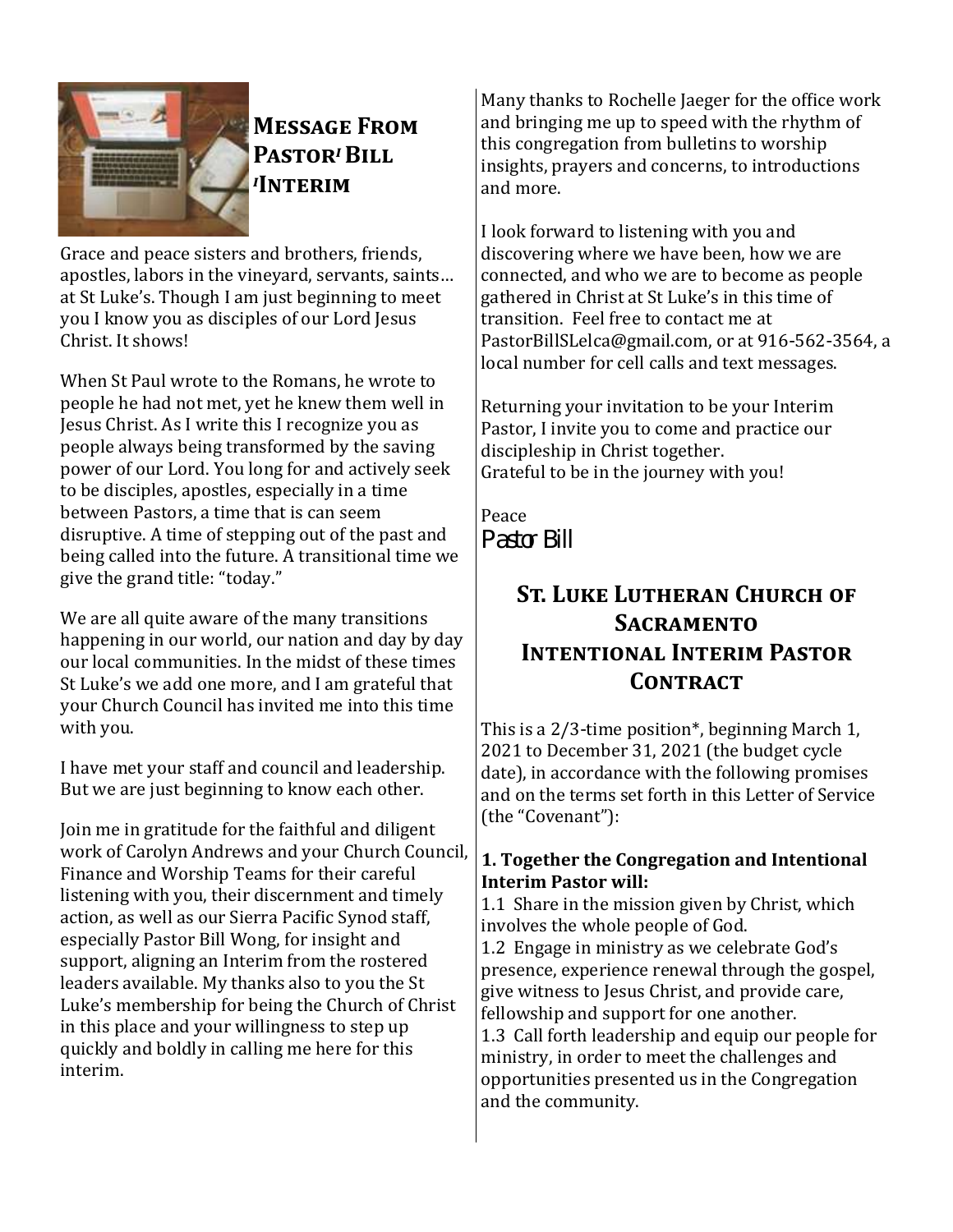1.4 Receive the Word of God as revealed in the Old and New Testaments and witnessed to by the Lutheran Confessions.

1.5 Subscribe to the Constitution, the Bylaws, and the Continuing Resolutions of the Evangelical Lutheran Church in America and to the Constitution and Bylaws of the Congregation. Update the Congregation's governing documents as needed to align with the governing documents of the ELCA and the Sierra Pacific Synod.

1.6 Work through the transition dynamics and emotions that usually follow the departure of a pastor.

1.7 Address the Five Focus Points below that constitute the Work of every Congregation in transition, in light of these Three Questions:

- a. Who are we?
- b. Who is our neighbor?
- c. What is God calling us to do?

 1.7.1 Focus Point # 1) Heritage: Review how the congregation has been shaped and formed, and what the congregation values from its past, and then work through the transition dynamics that usually follow the departure of a pastor.

 1.7.2 Focus Point # 2) Leadership: Review the congregation's needs and its ways of organizing; develop new and effective leadership.

 1.7.3 Focus Point # 3) Mission: Discern a sense of purpose and direction considering the congregation's current values, attributes, gifts and resources, and context.

 1.7.4 Focus Point # 4) Connections: Strengthen Congregation members' understanding of themselves as Lutheran Christians. Examine and rediscover linkages with the Capitol Valley Conference, the Sierra Pacific Synod, and the ELCA, as well as with the local network of ecumenical and interfaith communities.

 1.7.5 Focus Point # 5) Future: Develop a Ministry Site Profile that accurately reflects the congregation and its commitment to new directions in ministry. (The Intentional Interim Pastor will not be in any way involved in selection of candidates; that work lies exclusively with the Call Committee.)

1.8 In conjunction with the congregational council, a Transition Team may be established whose purposes will be to:

1.8.1 Monitor and assist with the progress of the accomplishment of the Work of the Congregation.

1.8.2 Help the Congregation conduct a selfstudy.

1.8.3 Develop a vision for the Congregation's mission.

 1.8.4 Discern the leadership needed for the Congregation to fulfill its vision. (If a Transition Team is not utilized, then a Call Committee is established according to the congregation's constitution. The Intentional Interim Pastor will serve as a resource for the Call Committee.) 1.9 Learn the Congregation's story, and identify the values, strengths and resources that have served the Congregation well throughout its history. Identify and employ resources necessary to address issues.

1.10 Engage as much of the Congregation as possible in the transition process.

1.11 Update the congregation's governing documents as needed to align with the governing documents of the ELCA and the Sierra Pacific Synod.

1.12 Update the parish register in conformance with the congregation's governing documents.

1.13 Mutually assess our interim ministry together every three months, make course corrections as appropriate, and amend this Covenant as agreed by the Congregation Council, Intentional Interim Pastor, and Office of the Bishop.

1.14 Address the following:

1.14.1 Declining membership

1.14.2 Strengthening Leadership

1.14.3 Improving Stewardship

 1.14.4 Maintaining the Large Facilities (Long-term)

 1.14.5 For the sake of the ministry of St. Luke Lutheran Church, the Intentional Interim Pastor and the Congregation Council agree to a minimum length of service of six (6) months.

#### **2. The Intentional Interim Pastor will:**

2.1 Preach and teach the Word of God.

2.2 Preside at worship and administer the sacraments according to the practice of the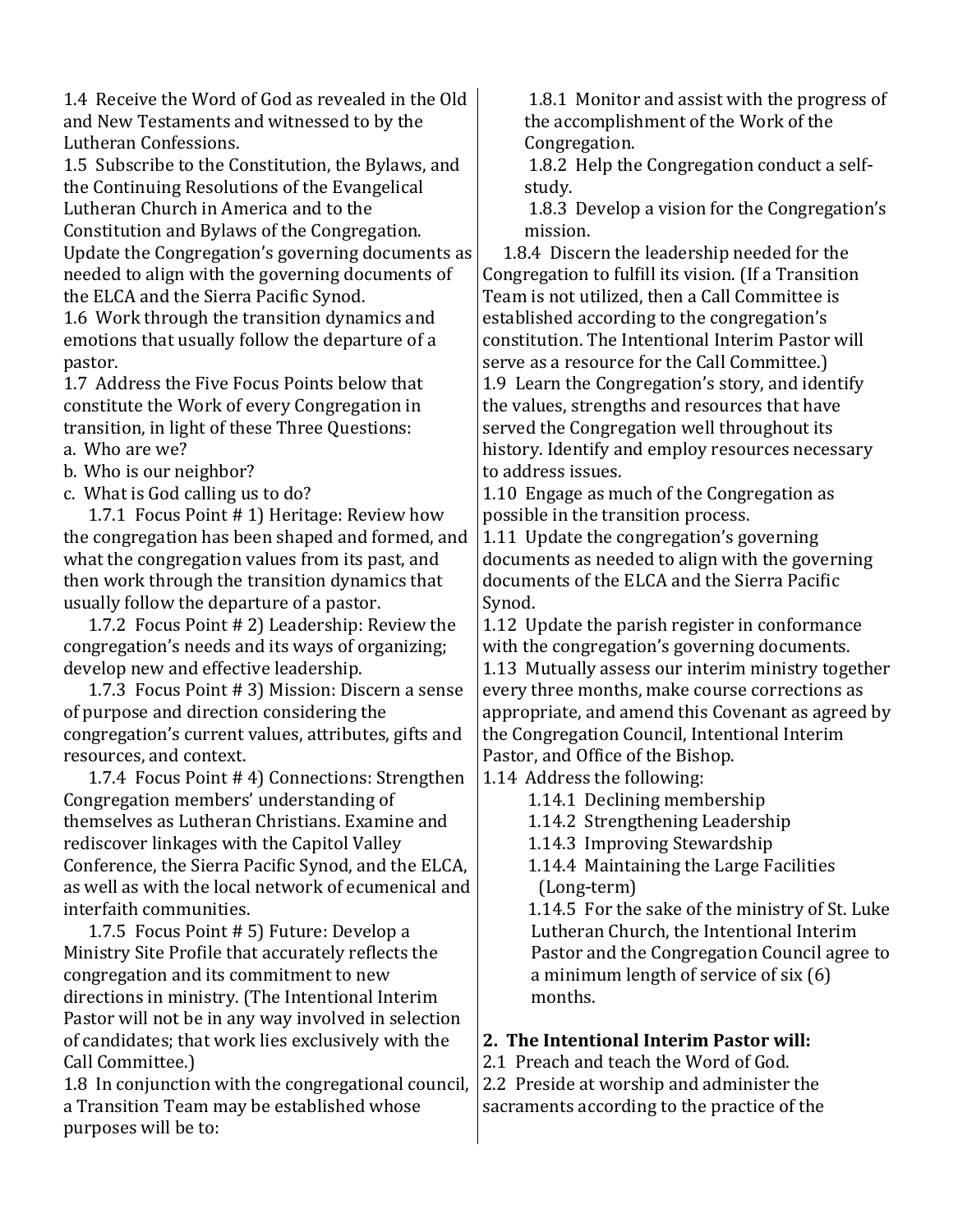Lutheran Church, as agreed, and arrange for substitutes for other times.

2.3 Officiate at (or provide an appropriate officiant for) weddings, baptisms, confirmations, and funerals. Funerals and weddings for members of the congregation are part of the Intentional Interim Pastor's congregational duties. The Intentional Interim Pastor may charge directly for funerals and weddings of nonmembers, lining up with the congregation's policies.

2.4 Provide for pastoral care to members of the Congregation, according to their needs, visit as necessary, and uphold the members in prayer. 2.5 As needed, serve as the Lead Pastor of the Congregation with supervisory responsibly for all

staff and other leaders of the Congregation. 2.6 Serve as Head of Staff of the Congregation, with all the authority implied, including the authority to supervise all members of the staff, in consultation with the Congregation Council or its appropriate committee.

2.7 Develop or assist in developing educational programs when needed.

2.8 Welcome and follow up with guests to the Congregation.

2.9 Encourage the Congregation to support the total ministry of the ELCA and the Sierra Pacific Synod.

2.10 Be responsible for the recording of baptisms, confirmations, marriages, funerals, attendance at Holy Communion, and the maintenance of the membership rosters, and report the statistics of the Congregation promptly and fully, as requested by the Synod.

2.11 Guide the Congregation in addressing the Five Focus Points that constitute the Work of the Congregation (1. Heritage; 2. Leadership; 3. Mission; 4. Connections; 5. Future).

2.12 Respond to any requests by, or for, any former pastor to conduct any services of worship, including baptisms, weddings and funerals, in any of the congregation's facilities in accordance with the policies of the ELCA.

2.13 Report monthly to the Congregation Council and quarterly to the Office of the Bishop.

2.14 Participate in the Sierra Pacific Synod's regional interim gatherings and Synod-wide

trainings, as required by the Synod, for the benefit of the Congregation.

2.15 In the case of part-time ministry, agree to the following schedule of service:

 2.15.1 The part-time interim pastor shall work and be available four days each week and be off work and not available three days each week.

 2.15.2 The interim pastor shall work on all Sundays except when on vacation.

 2.15.3 The interim pastor will develop and advertise a work schedule, in cooperation with the Congregation.

2.16 Give special attention to:

 2.16.1 Producing a video worship service for each Sunday and, in addition, conducting an in-person worship service when permitted. 2.16.2 Providing a weekly Bible study via Zoom or in-person.

 2.16.3 Providing support for WELCA and Youth activities.

2.16.4 Providing comfort, care, and visitation for members, especially to those confined to homes when permitted.

#### **3. The Intentional Interim Pastor will not:**

3.1 Under any circumstances, be available for regular call in this Congregation.

3.2 Be involved in the selection of the Congregation's settled pastor, except at the request of the Office of the Bishop. The Intentional Interim Pastor may respond to inquiries from candidates for the call, as long as the initiative for the interaction comes from the prospective pastors. The Intentional Interim Pastor will not be in any way involved in selection of candidates; that work lies exclusively with the Call Committee. 3.3 Become a member of this Congregation after this Covenant terminates.

### **4. The Congregation will:**

4.1 Commit to the gospel by faithful participation in worship, learning, and fellowship activities. 4.2 Seek to fulfill its calling to be servants to others through its members, in their families,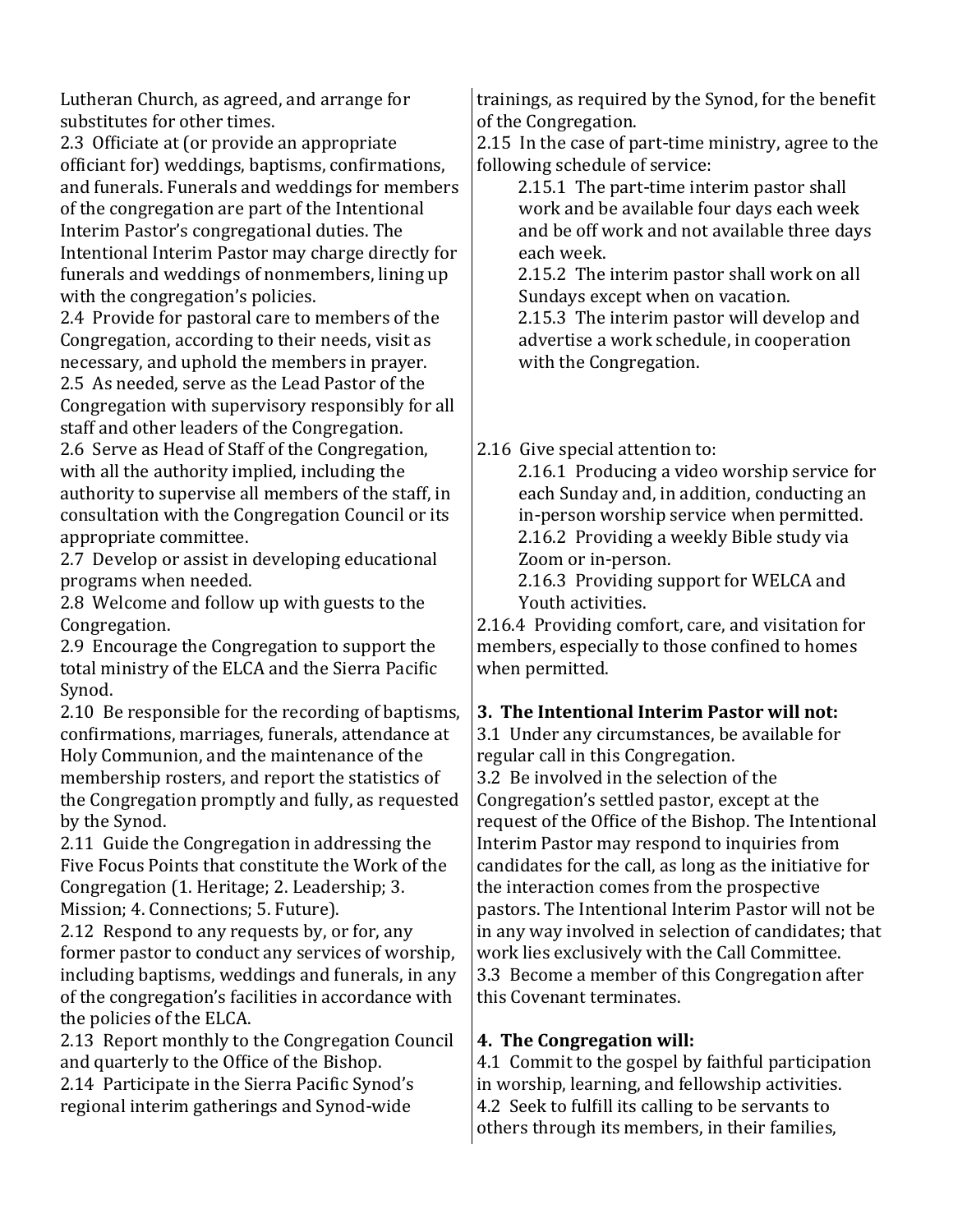occupations, neighbors, communities, civil and political institutions, and voluntary associations. 4.3 Support the ministry of the Congregation through service and regular giving.

4.4 Receive the Intentional Interim Pastor, uphold them in prayer, and accord them love, respect, and good will.

4.5 Look to the Intentional Interim Pastor to preside at baptisms, celebrations of Holy

Communion, and other rites of the church. 4.6 Deal promptly with any suggestions or other interference, or other difficulty with any former pastor (installed or temporary) of the Church. The Council will immediately refer all such experiences to the Office of the Bishop.

### **5. The Congregation will not:**

5.1 Under any circumstances, consider the Intentional Interim Pastor to be available for regular call in this Congregation.

5.2 Ask any previous pastor to perform any pastoral functions during the term of this Covenant, except by arrangement with the Intentional Interim Pastor.

5.3 Ask the Intentional Interim Pastor to perform any pastoral functions after the termination of this Covenant, except by request of the Office of the Bishop.

*\*2/3 time represents approximately 28 hours per week 'regular' hours plus 10 additional 'irregular' hours; as described in the Guidelines and Guidance for Rostered Ministers and Congregations in the Sierra Pacific Synod of the Evangelical Lutheran Church in America, Part-Time Ministry and Part-Time Ministers, May 10,2019, pages 6 and 7.* 



Getting closer, and closer ---

With Covid-19 cases declining and the Supreme Court's ruling that California cannot prevent churches from holding in-door services, we are very close to resuming in-person worship services. The target date is March 7, 2021. Both the Worship & Music Board and the Taskforce to Re-Open agree on the following guidelines for the safety of all parishioners, while adhering to the guidelines of both California and the Sacramento County Public Health Department:

- Practice social distancing (6 feet apart). (Floor markers will be in place.)
- Your temperature will be taken prior to entering the Narthex.
- You will be asked the following questions: (1) "In the last 14 days, have you been in close contact with anyone who has been



diagnosed with Covid-19?" (2) "In the last 14 days, have you experienced any new symptoms such as coughing or sore throat; diarrhea or loss of appetite; or loss of taste or smell; or trouble breathing?" If you answer "Yes" to any of these questions, or if you have an abnormal temperature, you will be asked to go home and seek medical advice.

• Enter only through the Narthex doors; exit only through the doors on the west side of the sanctuary.

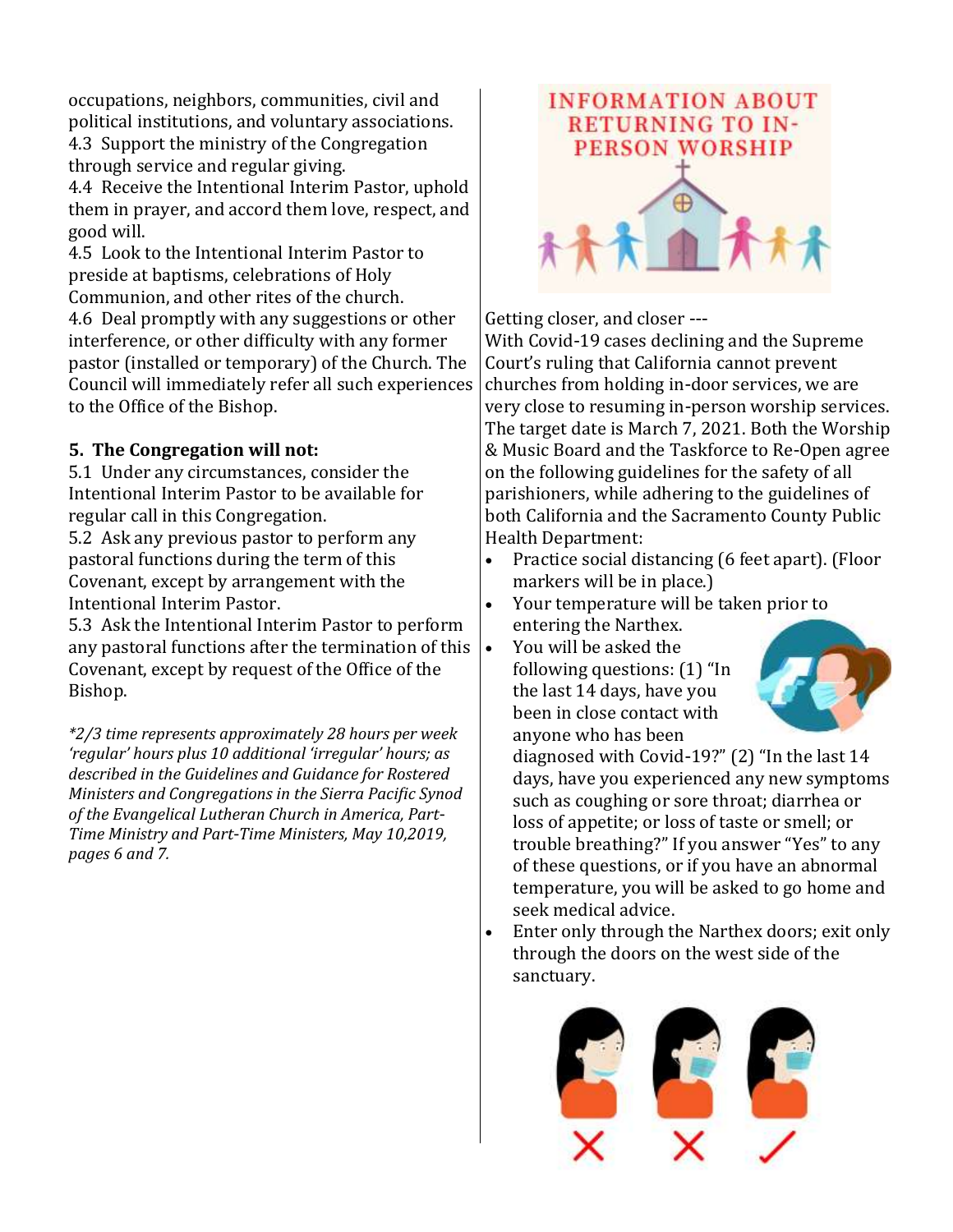- Masks or appropriate face coverings must be worn at all times, except for children age 2 and under. If you do not have a mask, one will be provided for you.
- Refrain from personal contact with others, such as shaking hands, hugs, or similar greetings that break physical distancing – before, during and after worship service.
- Attendance will be taken at the door, rather than passing out the attendance registers.

At this time, attendance is limited to 25% of capacity, which is 82 total persons for the Sanctuary. Here's what to expect when entering the Sanctuary:

• Bulletins, offering plates, hand sanitizer, gloves, and Communion Element Kits will be available on tables in the back of the Sanctuary; ushers will be available to answer any questions.



- Alternate rows of pews have been taped off to allow for social distancing.
- You are asked to sit on the right side of the Sanctuary only, unless attendance warrants opening the pews on the left. Please allow 6 feet between you and fellow parishioners (again, except for family members)
- Singing is still prohibited, but music will continue to be part of the service.
- There will be small waste baskets on the tapedoff pews for the empty Communion Elements Kits.
- Please exit row by row, 6 feet apart (except for families)
- There will not be a receiving line when you exit.
- When you exit the Sanctuary, please go straight to your car in the parking lot instead of gathering to socialize with others.

It has been almost a year since we have been allowed to worship in St. Luke's Lutheran Church. We are so excited and looking forward to gathering once again in our beloved church.

In Christ's Love,

Shirley Prouty, Chair



Worship & Music, and Taskforce to Re-open W-ELCA had their first meeting in 2021 with a Zoom Meeting. It was great to see the women of the church even if not in person, and try to start a new normal until in-person events can take place at the church building again. We had 16 women attending our first meeting.



#### Our **March Mission** Support is for **Chicks-in-Crisis.**

Items needed the most if always diapers (sizes 4, 5, & 6), but also needed is baby wipes, formula, children's clothes sizes newborn to 5T, maternity clothes, Crock Pots

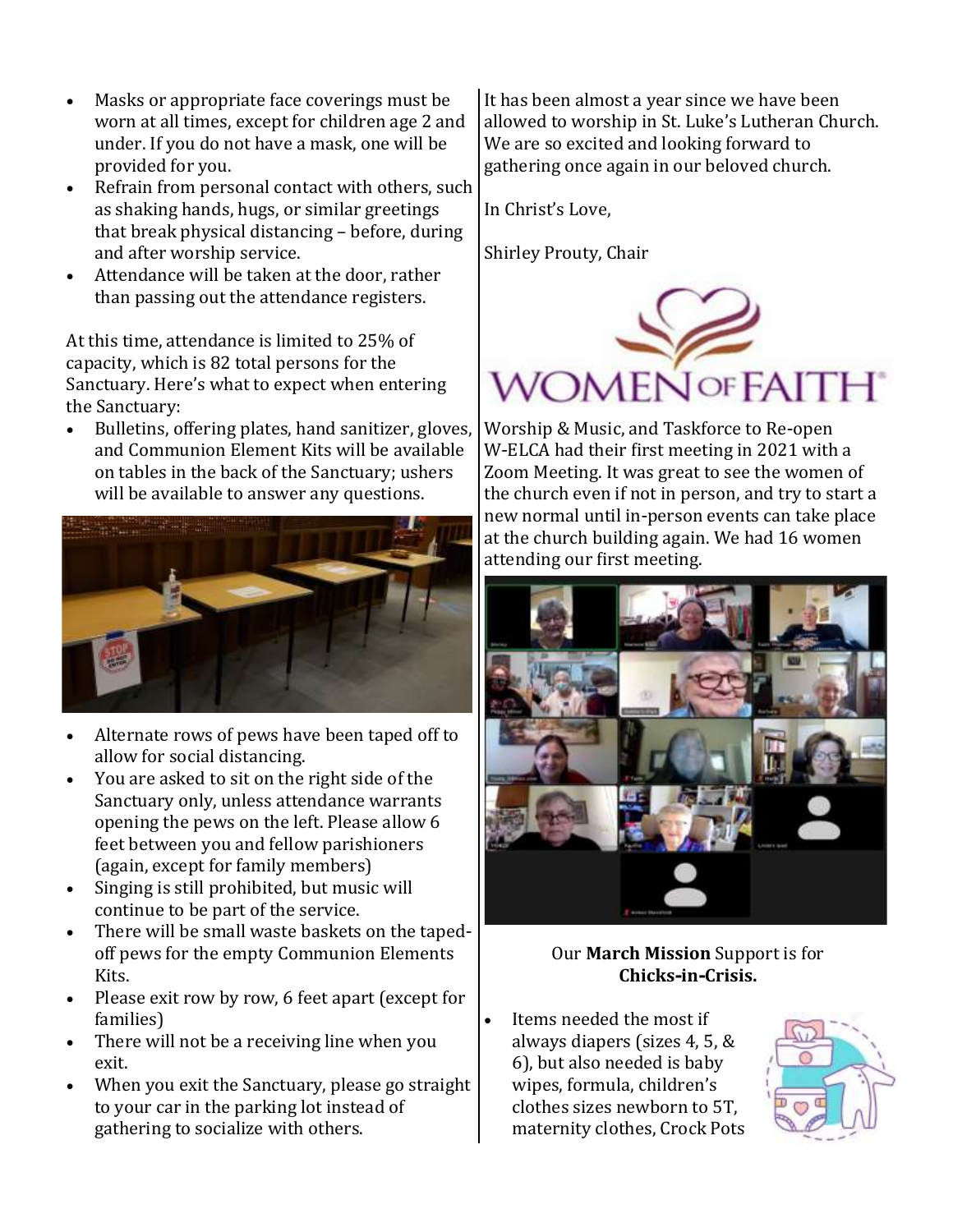medium, measuring cups, kitchen utensils, cutting boards, and gift cards.

Donations can be dropped off the whole month of March at the Drive-through-Prayers, or if inperson worship it taking place a donation box will be available before you enter the narthex for service. If by chance you would like someone to come by for your donation due to transportation needs, Merle Zborg, Linda Duffek, or Peggy Moser have indicated they would be happy to come to your house to pick up your donation(s). Please find their phone numbers in the church directory.

On March 11, a Zoom Invite with the W-ELCA Agenda will be sent out to the women of St. Luke's Lutheran Church for our next meeting which will be Saturday March 13, 2021 at 11:30am. Please plan on attending we would love to see you all.

Yours in Christ Love, Marlene Kiser, WELCA President



Hello! As the new youth leader I have been adjusting and trying to communicate with the youth and their families. In January I had a meeting with Laura Tice and Samantha Basquez to help with the transition of leadership. Thank you Laura and Sam for the help and the continuing support. I also had my first youth meeting in January and will have another meeting with the youth the end of February.

April 4th is Easter Sunday and the youth normally fills Easter eggs the Friday before. Last year Samantha and her kids filled Easter eggs and put them in goodie bags for drive-through prayer.

We have lots of Easter eggs but I would like to put in a request for donations of individually wrapped candies.



Those donations can be dropped off at drivethrough prayer or in the narthex if church services are in session. If we're not in person for church by the time Easter comes around I will still have goodie bags for drive-through prayer.

Amber Mansfield



Even in these times of social distancing, we are still the body of Christ together.

February and March 2021 donations will be given to **Maryhouse** at Loaves & Fishes, an organization that provides daytime hospitality for women and children experiencing homelessness. Items needed for the homeless children are **new children's underwear** (not previously worn, no matter how gently used) as well as new or "**gently used and ready to wear" children's clothing.** 

If you want to read more about Maryhouse, visit **sacfishes.org** or [http://www.sacfishes.org/](http://www.sacfishes.org/programs/maryhouse) [programs/maryhouse](http://www.sacfishes.org/programs/maryhouse)

There are several ways you can donate:

- Drop your donations at the church during Drive-Through prayer
- Contact Linda Duffek or Merle Zbrog for a pickup.

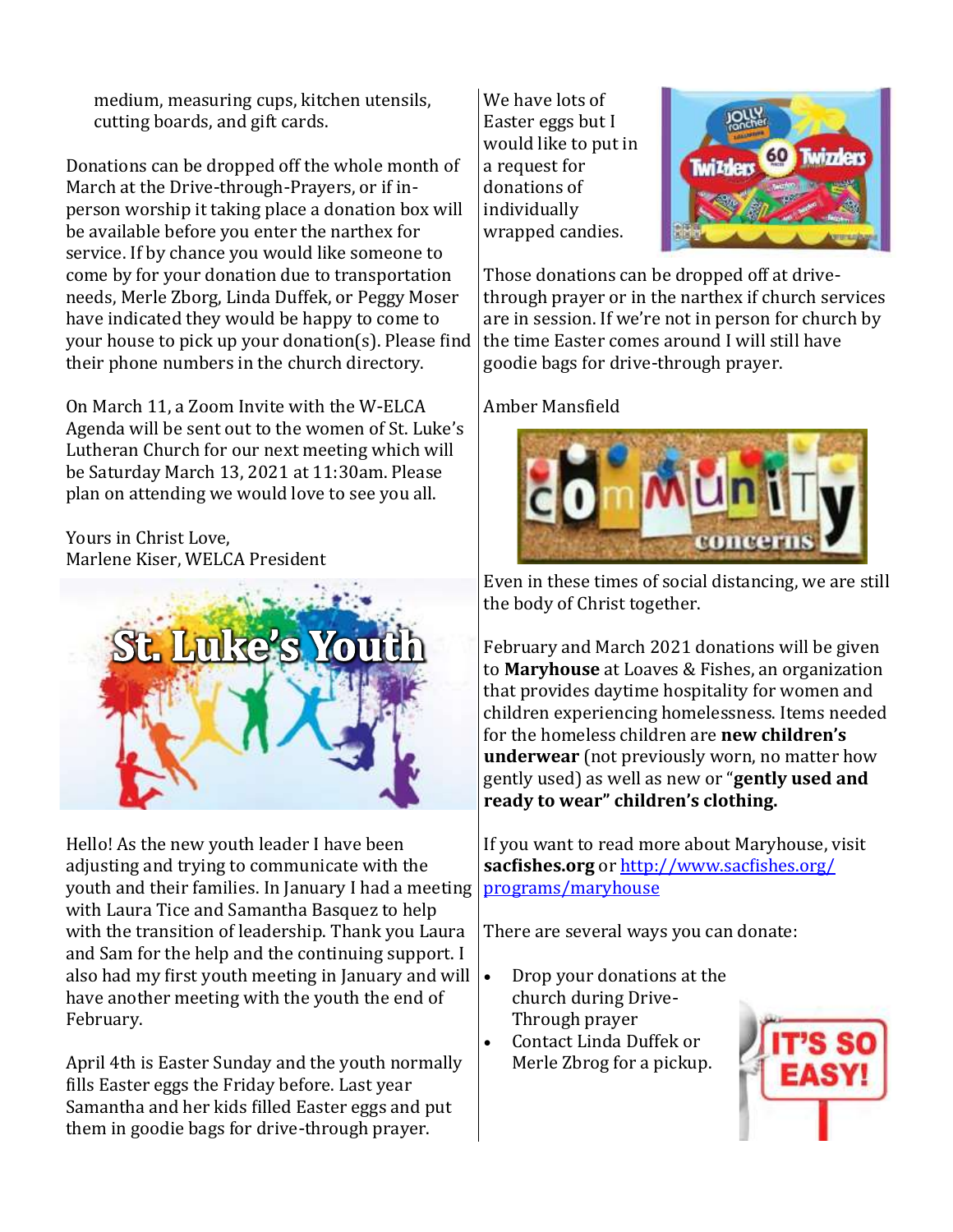- Drop the items at Maryhouse at 1351 North C Street
- (Mon-Fri from 7:00 am 3:00 pm)
- Donate on the Maryhouse website and let them do the shopping.

Proverbs 19:17



The Property Board will be conducting an All Members Work Party on Saturday, March 27 from 9:00 p.m. to noon, with COVID safety cautious being observed.



## **Read Aloud**

It was brought up at a meeting that there is a need by members of the church that they would like to have someone be able to read the Monthly News & Views to them due to many different reasons. After the meeting it was put upon my heart by God that I could do this through a Zoom Meeting. So, I am offering to read the News & Views the first Thursday of each month at 1:00 pm, this should allow everyone to have received the News & Views in the mail.

As I thought about this event, I thought it would be nice that everyone would get themselves a cup of coffee or what ever they want to drink, even some cookies to munch on and I would read each article

in the letter. Besides reading the articles it will be a great time just seeing members of our church again.

If you are interested in coming to a Zoom Meeting for the reading just let me know (Marlene Kiser, 916 424-8626. Please leave a message on the phone when you hear the beep) and I will send you the invite for the first reading on March 4 at 1:00pm. If you know someone that may not see this article in the News & Views and they would be interested please provide the invite to them also so anyone wanting to join will be able to come.

Yours in Christ Love, Marlene Kiser



The Worship & Music committee is working diligently on preparing for Palm Sunday and Easter. Please stay tuned, we will send announcements through email, our website, and our Sunday bulletins.

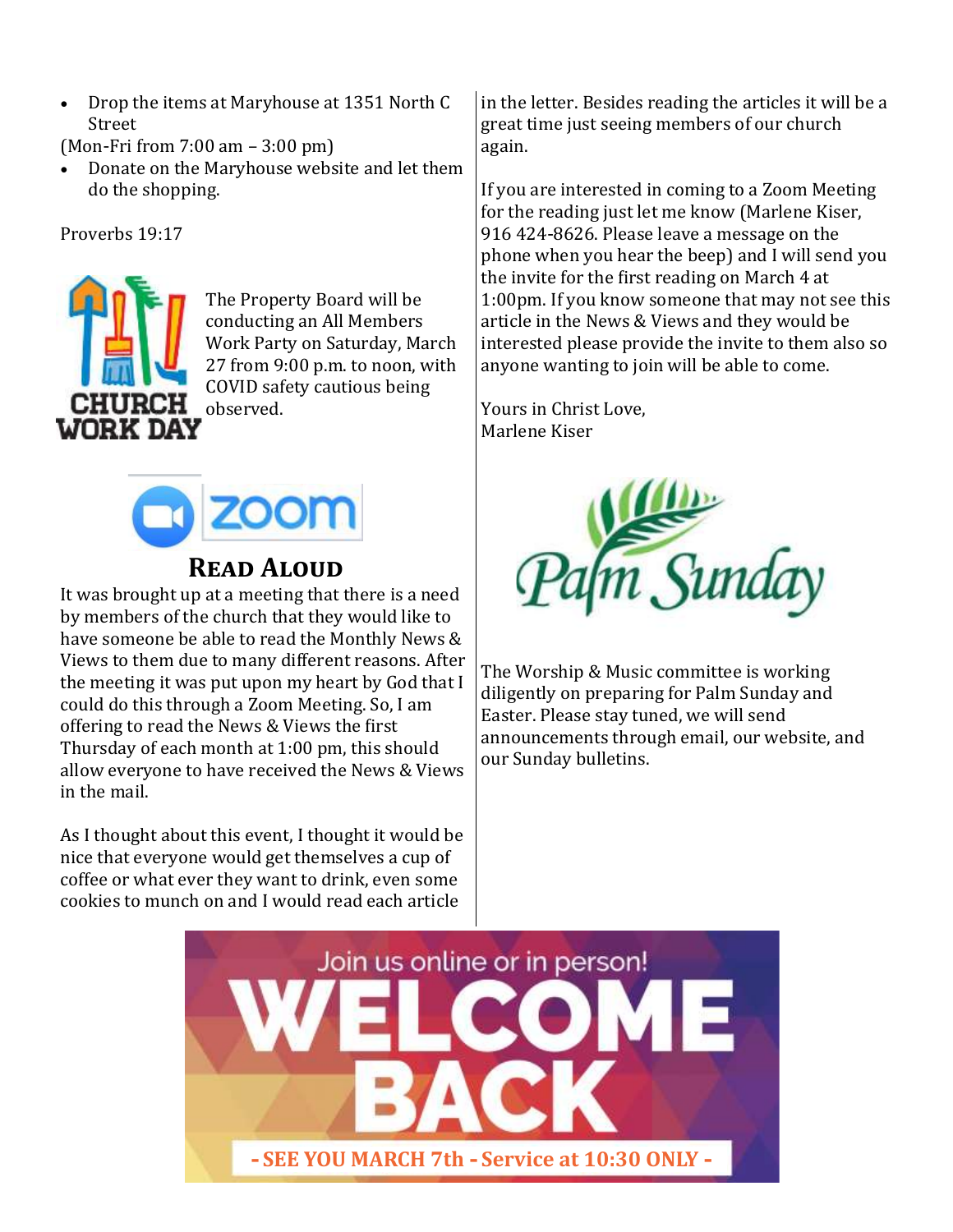### **FINANCIAL SECRETARY'S REPORT**

*January 2021 (Note: Normal church worship services and other activities were suspended beginning March 18, 2020, which significantly affected the data in this report.)* 

#### **Comments:**

- *a.* January was a five-Sunday month.
- *b.* As the tabulations above show, the offerings for the new year are off to a poor start. Both the comparisons to last year and the Budget have a 12 percent plus shortfall.
- c. Annual statements of contributions for 2020 have been distributed for all contributors. If you do not receive a statement and believe you should have, please contact me as noted below.
- d. You can now make contributions electronically (online), in addition to the conventional means. For details, go to St. Luke's website [www.slelca.org](http://www.slelca.org) and click on the "Giving" heading for details.
- **e.** If you have any questions or suggestions, please do not hesitate to contact me

*Jack Fenske 916-714-3626, [LRFenske@comcast.net](mailto:LRFenske@comcast.net) St. Luke's Financial Secretary*

| <b>General Fund (Only) Contributions</b> |                   |                     |      |  |
|------------------------------------------|-------------------|---------------------|------|--|
| Data                                     | <b>This Month</b> | <b>Year to Date</b> |      |  |
| Total<br><b>Contributions</b>            | \$14,660          | \$14,660            |      |  |
| <b>Compared to</b>                       | $-$ \$2,010       | $-$ \$2,010         |      |  |
| <b>Budget</b>                            | $-12.1%$          | $-12.1%$            |      |  |
| <b>Compared to</b>                       | $-$ \$2,096       | $-$ \$2,096         |      |  |
| 2019                                     | $-12.5\%$         | $-12.5\%$           |      |  |
| <b>No. of Contributors</b>               |                   |                     |      |  |
| 2021<br>(Current Year)                   | 54                | 54                  | avg. |  |
| 2020<br>(Last Year)                      | 68                | 68                  | avg. |  |

*Note: Plus values are above Budget/Last Year; minus values are below.* 



| Corey Anderson            | March 01 |
|---------------------------|----------|
| Selena Connell            | March 05 |
| <b>Elizabeth Brasier</b>  | March 06 |
| Jennifer Connell          | March 06 |
| Karen Richey              | March 06 |
| <b>Renee Roberts</b>      | March 06 |
| Laura Tice                | March 07 |
| <b>Kevin Kiser</b>        | March 09 |
| Jesse Jaeger              | March 12 |
| Donna Ben-lesau           | March 13 |
| <b>Ron Petsch</b>         | March 13 |
| <b>Sarah Thomas</b>       | March 13 |
| Sarah Madison             | March 16 |
| <b>Mackenzie Harrison</b> | March 17 |
| <b>Addison Jaeger</b>     | March 19 |
| <b>Manny Menezes</b>      | March 21 |
| Jan Tanaka                | March 22 |
| Irma Lowe                 | March 23 |
| David Saxby               | March 23 |
| <b>Conner Ricciardi</b>   | March 24 |
| <b>Amelia Tice</b>        | March 24 |
| Katie Light               | March 25 |
| <b>Bob Harrison</b>       | March 26 |
| Al Moser                  | March 26 |
| Lilia Karlstad            | March 27 |
| Karen Kiser               | March 28 |
| Patricia Lehman           | March 29 |
| <b>Bob Behr</b>           | March 30 |
| Kelly Sobkowsky           | March 30 |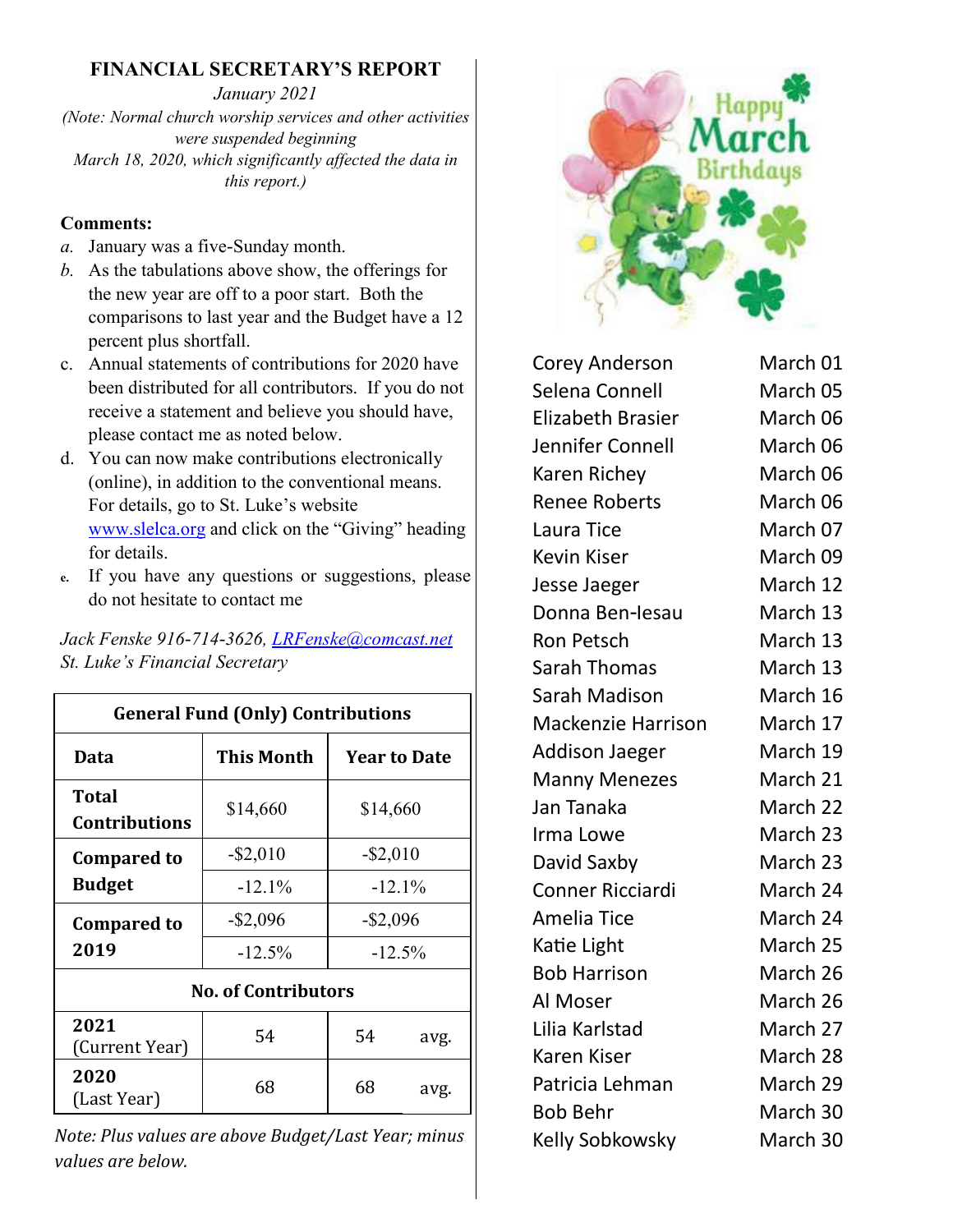Lord, we pray that the stained glass window which has been installed in Your house, will be a blessing to all who view it, and a reminder of the cherished woman to whom it is dedicated, Tracy Lynn Light.

In grateful thanks also, to the St. Luke's congregation who helped make this endeavor possible, and special thank you to the creator of this beautiful window, Ralph Wadkins. To God be the glory, now and forever.

Karen Linfor, Ken and Katie Light, Mark Silver





#### Tracy Dearest,

You are now resting with the King of Kings, whom you loved and served throughout your short, but very meaningful life. Your shining presence, your beautiful smile, all the wonderful things that made you YOU, are precious memories to those of us you left behind on that December day.

Your love of God, family, friends, music, books, the beach, Carmel by the Sea where you were born, all become even more meaningful and special now, if that is even possible. I will keep my memories of your birth, your love, your thoughtful and kind ways, tucked safely away in my heart for the rest of the time God chooses to give me.

As you said when signing off notes and letters to me, 'love from above, Tracy Mae". Until we meet again Baby Girl, I love you!

- Your Mama